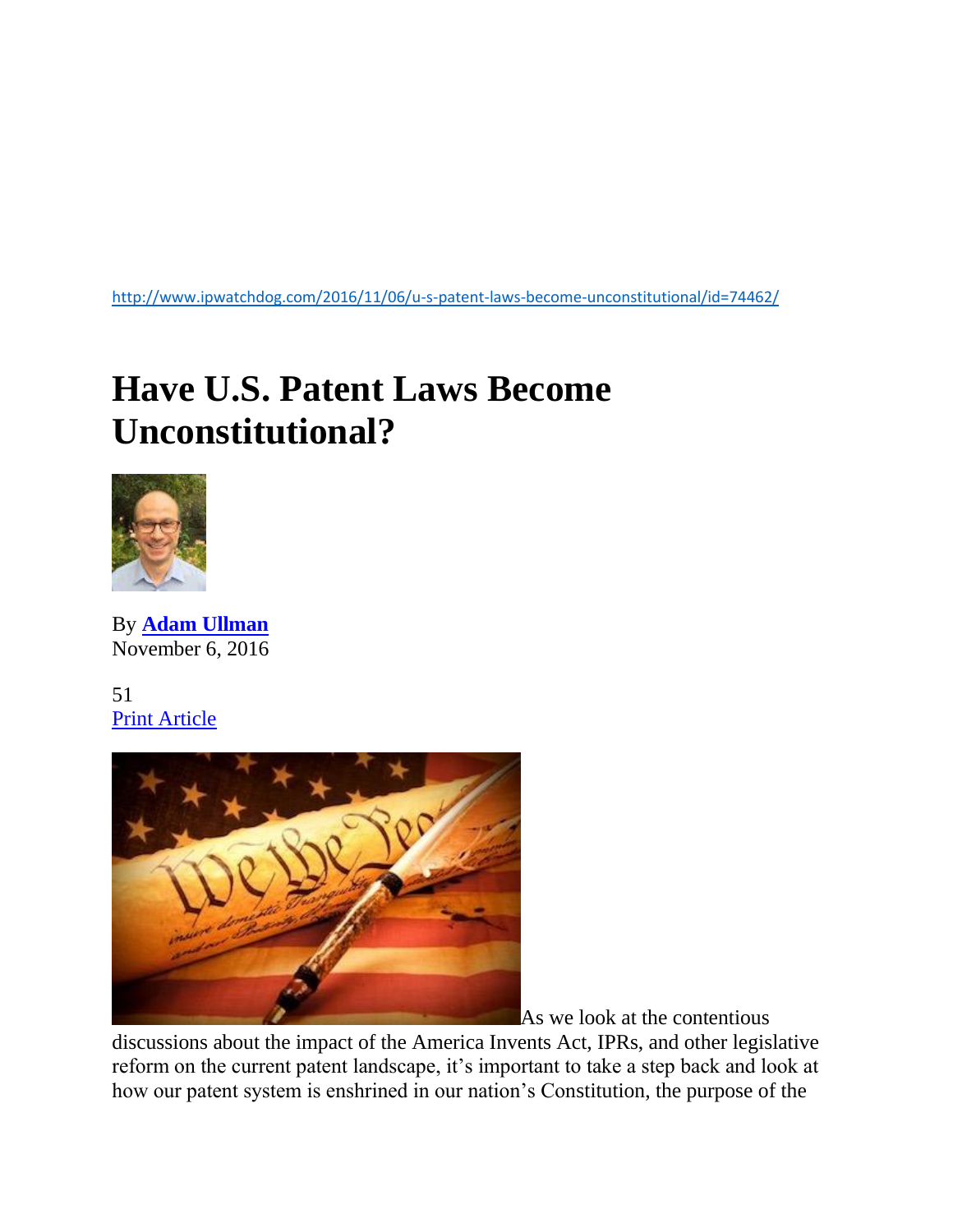patent system, and whether recent legislation impacts the bargained for exchange of the patent system.

The basis for our patent system is spelled out in Article I, Section 8, Clause 8 of the Constitution which grants Congress the power "to promote the progress of science and useful arts, by securing for limited times to authors and inventors the exclusive right to their respective writings and discoveries." In establishing the USPTO, Congress has used its authority under Article I, Section 8, Clause 8 of the Constitution. The patent system "promote[s] the progress of science and useful arts," by disseminating information about an invention and how to practice (or implement) it. This disclosure of information is a benefit to society because a) it teaches our society about the invention and b) it spawns creativity for related inventions. The example that most directly explains the benefits of disclosing an invention to society and why our government is willing to protect an inventors' rights to their invention is as follows: if I have the cure to cancer and keep it as a trade secret and get hit by a bus, the cure to cancer dies with me; however, if I patent my cure to cancer and get hit by a bus, society still benefits from my invention because the patent disclosed my invention and how to practice it. This dissemination of information promotes innovation for the betterment of society. The question now is whether Congress has setup the USPTO and our patent laws in a way that is congruent with its obligations under the Constitution for "securing" our discoveries and whether our laws still "promote" as required by the Constitution.

There is little record of how Article I, Section 8, Clause 8 was added to the Constitution. Since we do not know the founders' full intent on this matter, I believe it's relevant to examine the language used in context to the other provisions of Article I, Section 8. The first word to closely examine in Article I, Section 8, Clause 8 is the word "securing." Some will argue that our inventions are "secure" when you are awarded a patent. I, however, maintain that the patent merely defines the scope of an invention and that it does nothing to "secure" an invention. In practice, you cannot call the police to help you "secure" your patent rights in the same way you would for the theft of something else. Others argue that the patent laws allow for litigation to enforce your patent rights, but the exorbitant costs for patent infringement litigation are out of reach for all but the wealthiest of inventors. Does that make this an equal protection claim or has Congress inappropriately pawned off the responsibility of "securing" an inventors exclusive right to their discovery to the Judiciary Branch? I believe the latter.

My belief for this comes from the other powers delegated to Congress under Article I, Section 8. Specifically, the Constitutionally granted powers (and clauses) that support my opinion include Congress's power: "to declare war" (Cl. 11); "to raise and support Armies" (Cl. 12); "to provide and maintain a Navy" (Cl. 13); "to coin money" (Cl. 5);